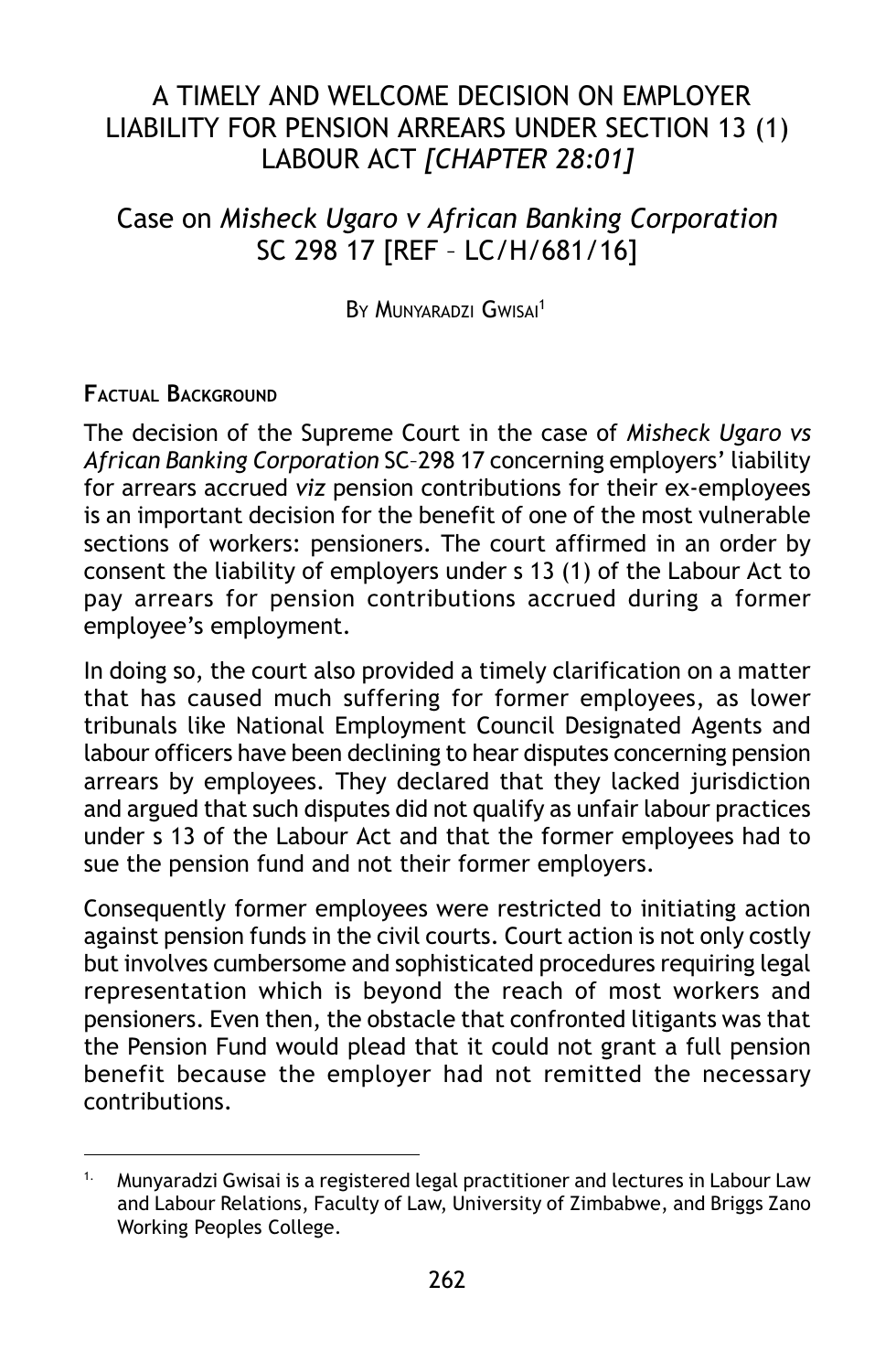#### UZLJ Case Notes 263

This is exactly what happened in the instant case. Appellant was a former employee of Respondent who joined in 2002 and resigned on 31 December 2014. A dispute arose over, *inter alia*, his pension entitlements. Appellant argued that Respondent was in arrears with contributions for the period 2002 to 2009, resulting in undue prejudice to him. In terms of the contract of employment, Appellant was obliged to be a member of the employer-specified pension fund, the African Banking Corporation Zimbabwe Pension Fund. In terms of rule 5.1 of the Fund Rules the employer was obliged to effect deductions equivalent to 6% of the employee's annual salary and make employer contributions to a total equivalent to 15% of the employee's salary and remit such contributions to the Pension Fund on a monthly basis. The employer had failed to effect deductions or remit contributions and did so belatedly after the employee's resignation. A dispute arose as to the pension benefits that the former employee was entitled to; details of which are not relevant for this article.

The employee referred the dispute to a labour officer in terms of s 93 (1) of the Labour Act alleging an unfair labour practice by his former employer. Conciliation failed and the dispute was referred to an arbitrator. The arbitrator ruled in favour of the employee holding that the employer was liable under the Labour Act to effect pension contributions arrears to the Pension Fund for the period in arrears.

The employer appealed to the Labour Court submitting that the award was a nullity because an arbitrator acting under the Labour Act lacked jurisdiction to hear the matter, as the dispute did not qualify as an unfair labour practice under section 13 (1) of the Labour Act. It was argued that the proper party to be sued was the Pension Fund, which was a separate legal entity, and the ex-employer merely an agent for the pension fund.

*MUSARIRI* J upheld the appeal and reversed the award on the basis of two grounds. First, that the arbitrator erred in holding the employer liable for pension claims, whereas the proper party to sue was the pension fund. He held:

The Fund being a legal entity, is itself answerable for pension claims made against it. Its Rules clearly say so. Thus the arbitrator fell into grievous error when he held the appellant accountable instead of the Fund. In the normal course the employer acts as the agent for the Fund. Certainly that is so during the currency of the employment contract. But once the contract is terminated as in casu, the employee should deal directly with the Fund. As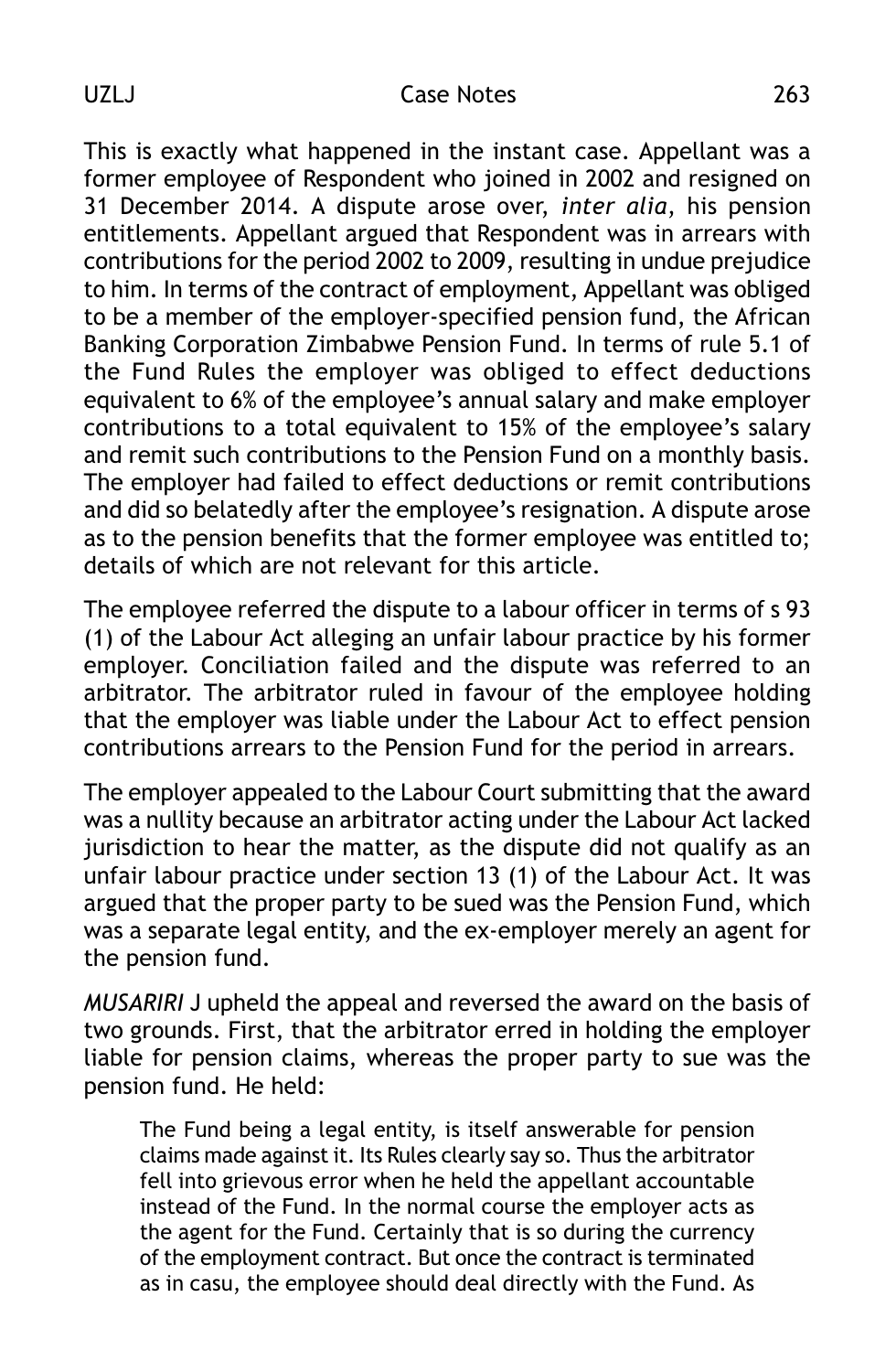it turns out the appellant obtained an account from the Fund on behalf of the respondent. If the respondent was dissatisfied therewith he ought to have confronted the Fund directly."[page 2 of the Unreported Judgment].

The second reason was that a former employer was not liable under s 13 of the Labour Act because the section deals with the liability of the former employer concerning wages and benefits upon termination of the employment contract, but does not deal with the liability of a pension fund. He rejected the submission that a former employee had option to sue both the former employer and the Pension Fund. He held:

I pressed the respondent's attorney to explain why they did not deal with the Fund. He sought to argue that the employer and the Fund have joint liability. In such scenario the employee can opt to claim from either of the two. He referred to section 13 of the Labour Act ... However, none of the six subsections was cited. My reading of all of them indicates that they deal with the employer's liability concerning wages and benefits upon termination of the employment contract. None deal with the liability of a pension fund." [page 2, Unreported Judgment].

Appellant appealed to the Supreme Court citing two grounds. First, that contrary to the judgment of the Labour Court, an ex-employee has the right to sue his ex-employer for failure to remit contributions to a pension fund in terms of s  $13(1)$  of the Labour Act, as such failure amounted to an unfair labour practice. Secondly, that contrary to the Labour Court's judgment, pensions arrears were elements of terminal benefits that an ex-employee could sue his ex-employer for under s 13 (1) of the Act. The Supreme Court upheld the appeal by consent ordering:

IT IS ORDERED BY CONSENT THAT:

- 1. The appeal be and is hereby allowed with each party bearing its own costs.
- 2. The judgment of the court a quo be and is hereby set aside.
- 3. The matter be and is hereby remitted to the Labour Court for  $it$

To determine the actual period during which the appellant was employed by the respondent and in respect of which the respondent was contractually obliged to remit pension contributions to the relevant Pension Fund.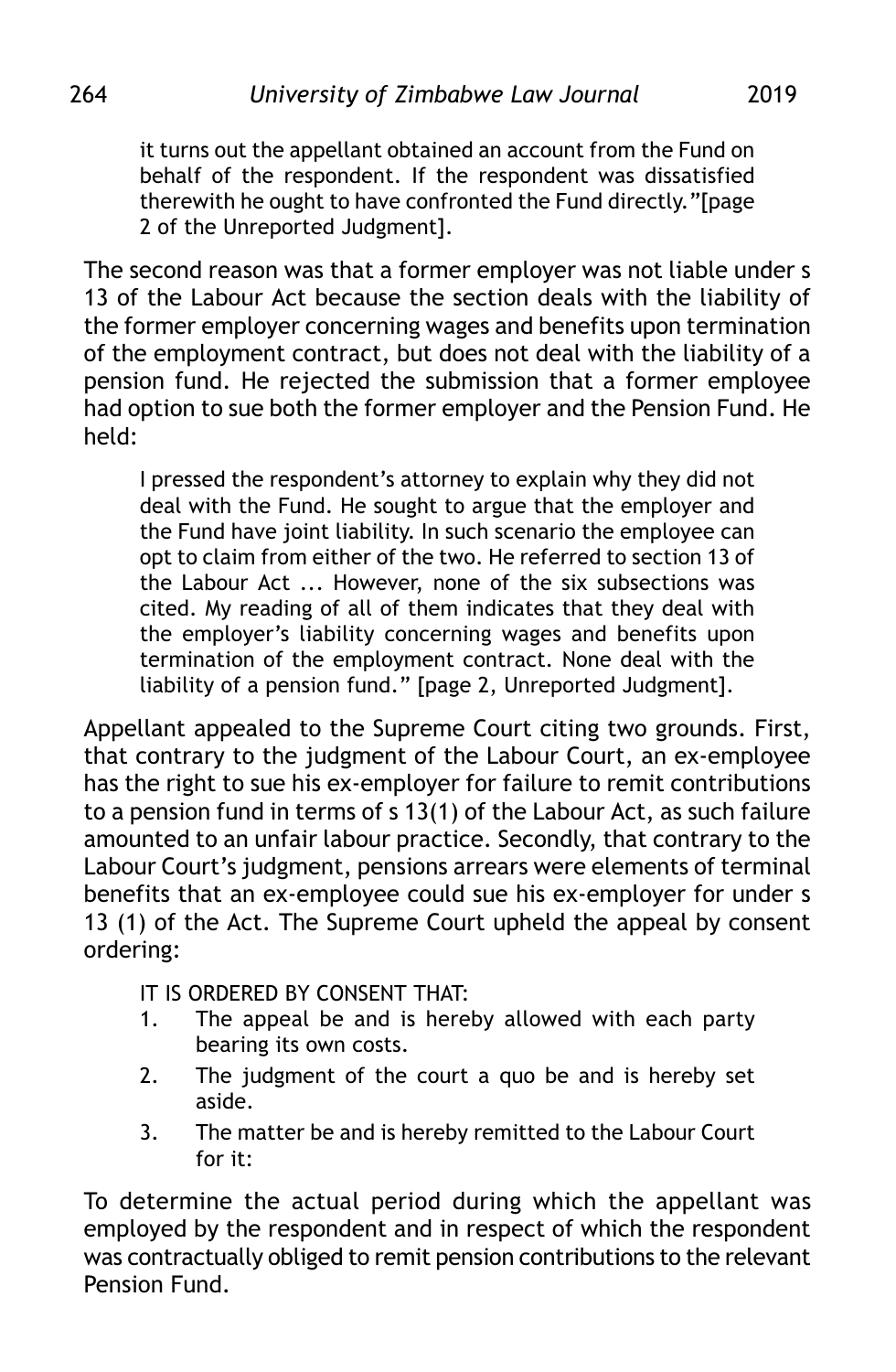UZLJ Case Notes 265

To compute the exact amount of the contributions payable in respect of both employer's and employee's contributions, less the amounts already paid by the respondents for the period of actual employment determined in terms of paragraph (a) above.

The decision of the Supreme Court is significant and welcome for two major reasons: namely, in relation to the *locus standi* of former employees to sue their former employers for pension arrears under the Labour Act and secondly as a guide to the kind of terminal benefits covered under s 13 (1) of the Labour Act.

## *LOCUS STANDI* **OF EX-EMPLOYEES TO SUE EX-EMPLOYERS UNDER THE LABOUR ACT**

The first significance of the Supreme Court decision is that it affirmed that an ex-employee has the right to sue their former employer as regards unpaid or unremitted pension contributions under s 13 (1) of the Labour Act as an unfair labour practice and is not restricted to only suing the appropriate pension fund. Section 13 (1) provides:

- 13. Wages and benefits upon termination of employment
	- 1. Subject to this Act or any regulations made in terms of this Act, whether any person;
		- (a) Is dismissed from his employment or his employment is otherwise terminated; or
		- (b) Resigns from his employment; or
		- (c) Is incapacitated from performing his work; or
		- (d) Dies;

he or his estate as the case may be, shall be entitled to the wages and benefits due to him up to the time of such dismissal, termination, resignation, incapacitation or death as the case maybe, including benefits with respect to any outstanding vacation and notice period, medical aid, social ,social security and any pension, and the employer concerned shall pay such entitlements to such person or his estate; as the case may be, as soon as reasonably practicable after such event, and failure to do so shall constitute an unfair labour practice."(my emphasis).

Although an order by consent without reasons, the Supreme Court order effectively affirms earlier decisions that the effect of s 13 (1) of the Act is to render continuation of the employment relationship between the employer and former employee for the specific purposes specified under the section, beyond termination of the contract.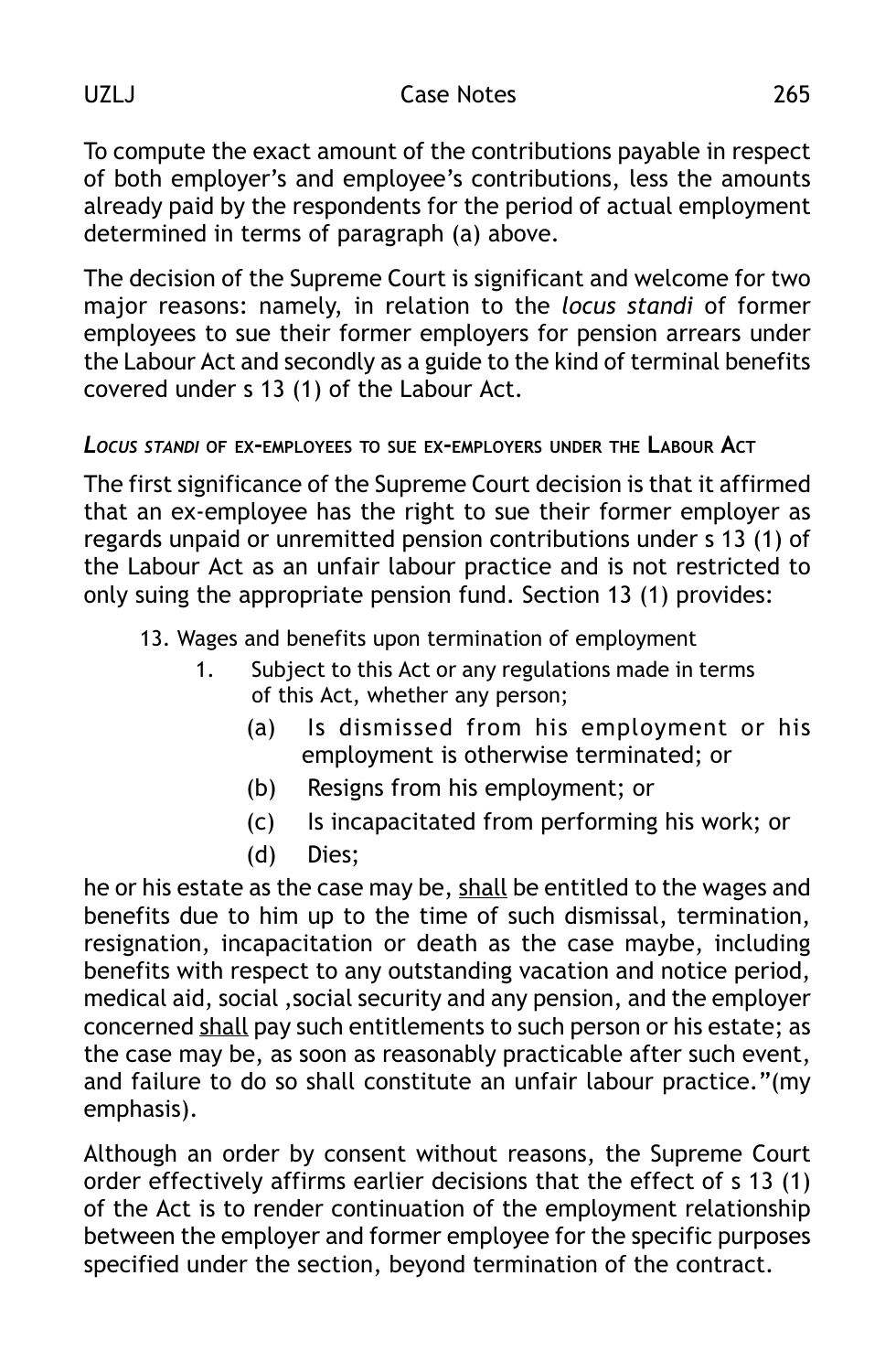The continuity of the employer-employee relationship was well enunciated in the case of *Nyanzara v Mbada Diamonds (Pvt) Ltd*2 where it was held:

The relationship of Employer/Employee can loosely be said to continue after termination of employment as envisaged in s 13(1) of the Labour Act is only for the purposes of giving effect to or enforcement of payment of terminal benefits.

The *Ugaro* decision has reaffirmed the above line of cases by the Superior Courts.

**SECTION 13 (1) OF THE ACT COVERS BROADER TERMINAL BENEFITS THAN "WAGES AND BENEFITS."**

The second significance of the *Ugaro* case lies in that the Supreme Court has effectively affirmed that the terminal benefits protected under s 13 (1) of the Act are not confined to "wages and benefits" as had been held by the Labour Court. The ambit of terminal benefits covered under s 13 (1) of the Act is broader than wage arrears or benefits which should be paid directly to the former employee as part of her/his terminal benefits. But the section is broader and encompasses other terminal benefits which may not necessarily be paid directly to the former employee but to contributions which the former employee/employer should have paid to relevant third party service providers in terms of the contract of employment. The section specifically mentions *"medical aid, social security and any pension."* Thus where an ex-employer has failed to remit necessary contributions, the employer commits an unfair labour practise under s 13 (1) of the Act, entitling the ex-employee to initiate proceedings in terms of s 93 (1) of the Labour Act seeking an order compelling the former employer to pay the arrear contributions.

The Labour Court had adopted an unnecessarily restrictive approach to s 13 (1) which subverted the purpose of the section and that of the Labour Act under s 2A (1) and (2). The Supreme Court endorsed the broader purposive approach required under s 2A (2) of the Act. This provides that

<sup>2.</sup> HH–63–15. See also, *PTC V Zimbabwe Posts Telecommunications Workers Union & Ors* 2002 (2) ZLR 732 (S) AT 727 D-E; and *African Banking Corporation Zimbabwe Ltd v Karimazondo & Ors* SC-368-15.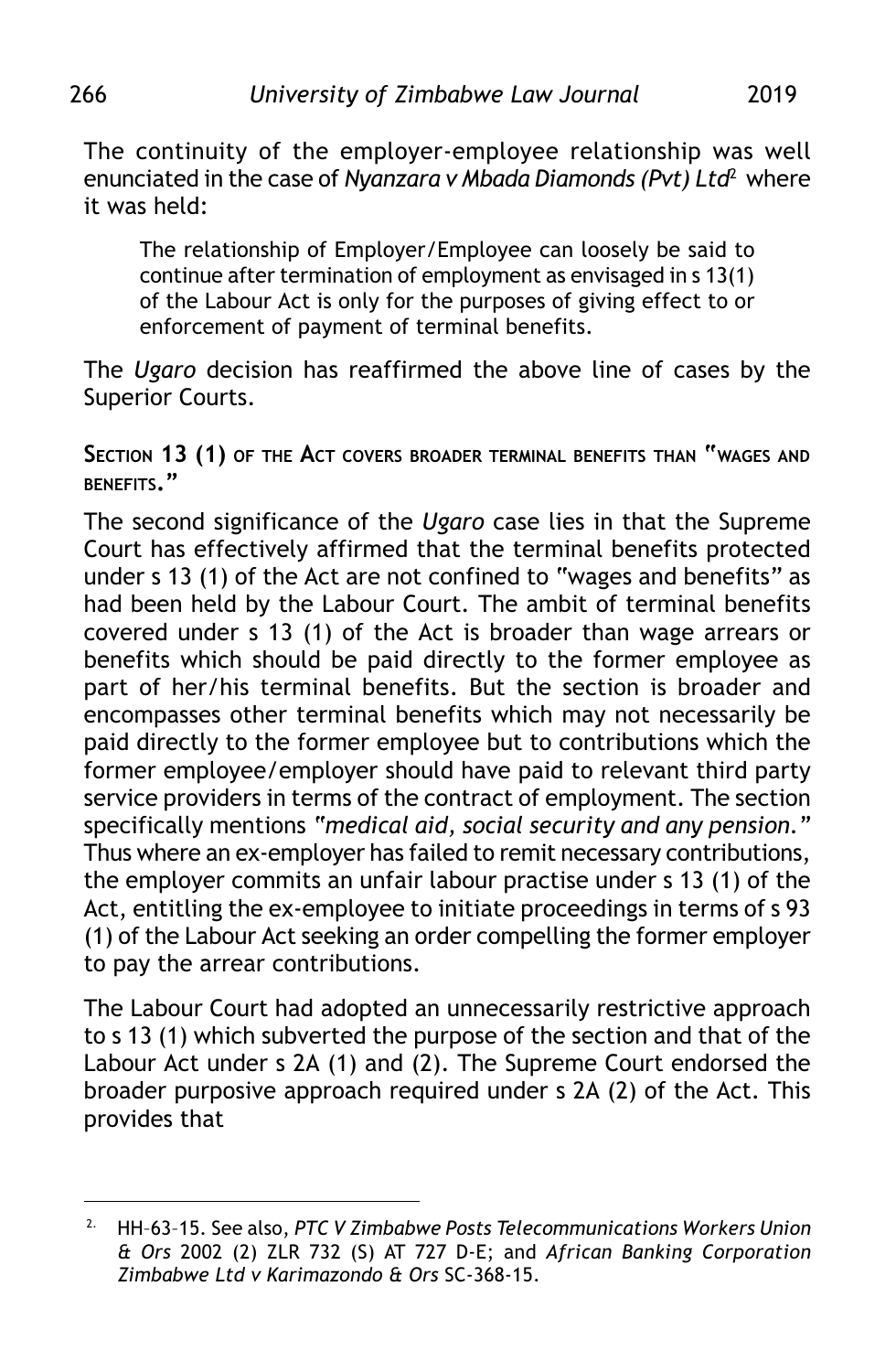(2) This Act shall be construed in such manner as best ensures the attainment of its purpose referred to in subsection (1).

In terms of s 13 (1) of the Act, an employer has a duty to pay its former employees "such entitlements" as are due to him or her, as soon as reasonably practicable after the termination.

The entitlements referred therein are provided at the start of the paragraph, namely,

... the wages and benefits due to him up to the time of such dismissal, termination, resignation, incapacitation or death as the case maybe, including benefits with respect to any outstanding vacation and notice period, medical aid, social security and any pension*...*

The employer has an obligation to pay the former employee their other terminal benefits besides the wages. Such benefits may include medical aid, social security and pension benefits. This paragraph must be interpreted in a manner that is reasonable and attains the objectives of the Act. Section 13 (1) is clearly meant to ensure that the former employee gets their entitlements in relation to wages and any other benefits accrued as a result of the contract of employment. Such benefits may include medical aid, social security and pensions.

The overwhelming industrial practice is that for social security or social insurance schemes, it is not the employer who provides the direct benefit but benefits are provided by a third-party service provider, on payment of the necessary contributions and premiums by the member/employer.

Where an employee is entitled or obliged to be a member of such a scheme, his/her "entitlement" or "benefit" is that the employer makes the necessary contributions and remits them to the third-party service provider, so that the employee can subsequently access the benefits provided by the third party. In that case, the employer has a separate and independent liability to that of the third party service provider. The employer's liability is to remit the deductions it would have made on the employee's salary, to the third party service provider. The deductions are actually part of the employee's remuneration.

The liability of the Pension Fund is separate and distinct. It is to provide the benefits in terms of the applicable Fund Rules. A member has a separate and distinct cause of action as a member against the third party service provider if it fails to provide the service. But where one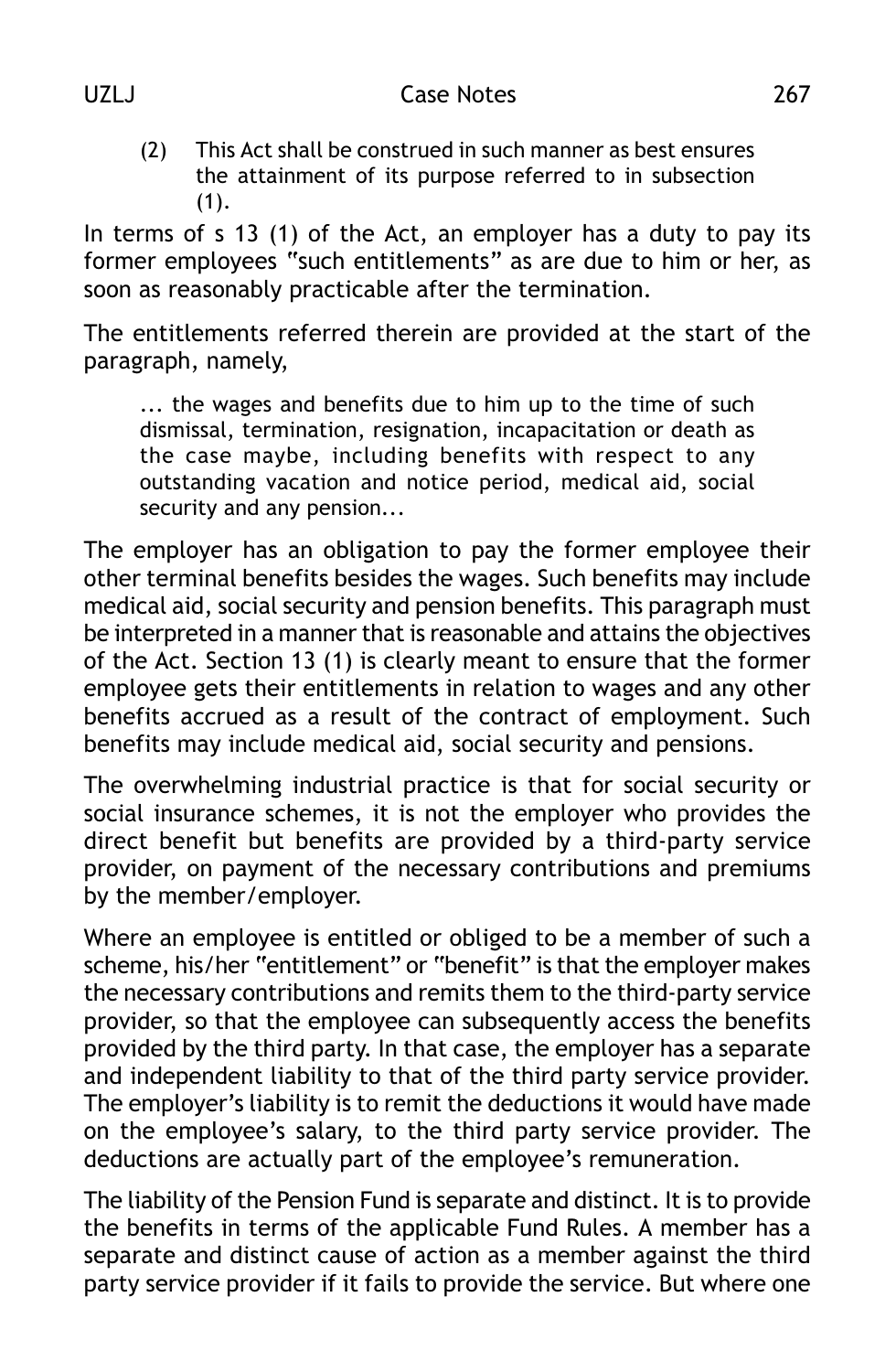has failed to meet their obligations, such as failure to pay the necessary contributions, a member has no right to sue the third service provider for the benefit. He or she has to clean their "dirty hands" by making up to date payments of contributions to the third party service provider.

The above is what the former employee in the *Ugaro* case sought to do by forcing the ex-employer to effect the payments to which it was contractually obliged. The interpretation to s 13 (1) of the Act that had been adopted by the Labour Court of denying such ex-employees *locus standi*, led to absurd and unjust results which were contrary to the clear legislative objective underlying s 13 (1) of the Act. It would allow employers not to pay deducted contributions for pensions, NSSA, medical aid, funeral policies, which duties they have directly under the contract of employment, but the former employee would have no cause of action under the Labour Act to challenge such unlawful conduct by the former employer.

Yet in the case of contributory schemes like pensions, medical aid, funeral schemes and so forth, the deductions made by the employer would be actual deductions on the salary of the employee, which salary is guaranteed under s 6(1) (a) of the Act. But the restrictive position adopted by the Labour Court would not allow the former employee to claim for this as an unfair labour practice under s 13 (1) of the Act. Nothing could be further from the clear intention of s 13 (1) and the Labour Act, in general. Such an interpretation and approach does violence to the established cannons of interpretation of statutes and to the Labour Act in particular.

The cardinal rule of interpretation of statutes is that words must be given their ordinary grammatical meaning except where that meaning leads to an "absurdity so glaring that it could never have been contemplated by the legislature."<sup>3</sup>

Interpreting the word "entitlements" in s 13 (1) as excluding pension contributions deducted from the employee's salary, would clearly lead to absurd and unjust results to former employees. Even if it was assumed that the term "entitlements" is capable of more than one meaning, the same result would apply by operation of appropriate maxims of interpretation of statutes. In particular, the presumption

<sup>&</sup>lt;sup>3.</sup> Venter v R 1907 TS 910 at 915. Also, NEC Catering Industry v Catering and Hospitality Industry Workers Union 2008 (1) ZLR 311 (S) at 316B-D; and G E Devenish Interpretation of Statutes JUTA 1992 at 177